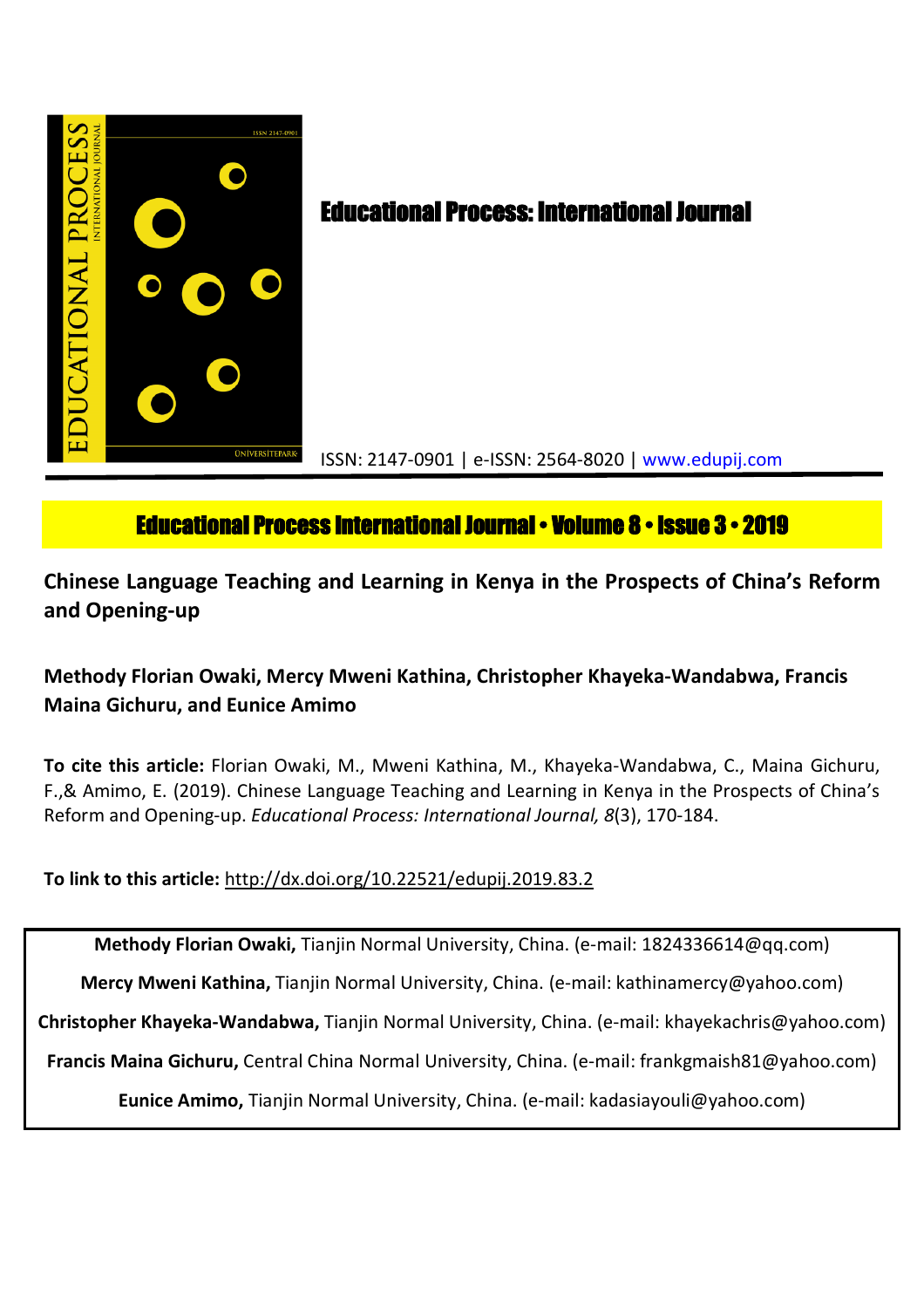## **Chinese Language Teaching and Learning in Kenya in the Prospects of China's Reform and Opening-up**

## METHODY FLORIAN OWAKI, MERCY MWENI KATHINA, CHRISTOPHER KHAYEKA-WANDABWA, FRANCIS MAINA GICHURU, and EUNICE AMIMO

### **Abstract**

Teaching and learning of Chinese as a foreign language and its culture is complex for Kenyan learners. It requires them to consider contrasting intellectual, policy and economic dimensions that instead of aiding its propagation among Kenyan learners, could even facilitate a hindrance to its progression. Potential measures that could be embraced are examined in this study based on the current context in lieu of proper guidelines or policy for foreign language learning, and in the midst of China's reform and opening-up. The study adopts Stern's second language learning theoretical approach, documentary and discourse analysis as complementary to a preliminary exploratory survey. Chinese and Kenyan partnering institutions in higher education and its intersections through Chinese language development and cultural exchange are well-attuned towards attaining a competitive cadre of bilingually educated Kenyans who are appreciative of the cultural diversity between the two nations. This affords Chinese and Kenyan nationals the opportunity to engage with each other in efficient bidirectional exchanges for common intellectual and economic prosperity founded on various exchange agreements. In the quest for greater Chinese language and culture propagation, increased bidirectional participation of stakeholders in curriculum-related policymaking and implementation processes are sought. The mobilization of strategic resources through exchanges between China and Kenya hold the promise to a more certain cooperative future for all. Avenues on resource mobilization with a focus on efficient human resource management, together with an opportunities linkage framework, would benefit both countries, and thereby reinforce a common intellectual and economic prosperity.

**Keywords:** Kenya, Chinese language, education, policy, curriculum.



EDUPIJ • ISSN 2147-0901 • e-ISSN 2564-8020 Copyright © 2019 by ÜNİVERSİTEPARK edupij.com

………………………………………........….....………………………………...……………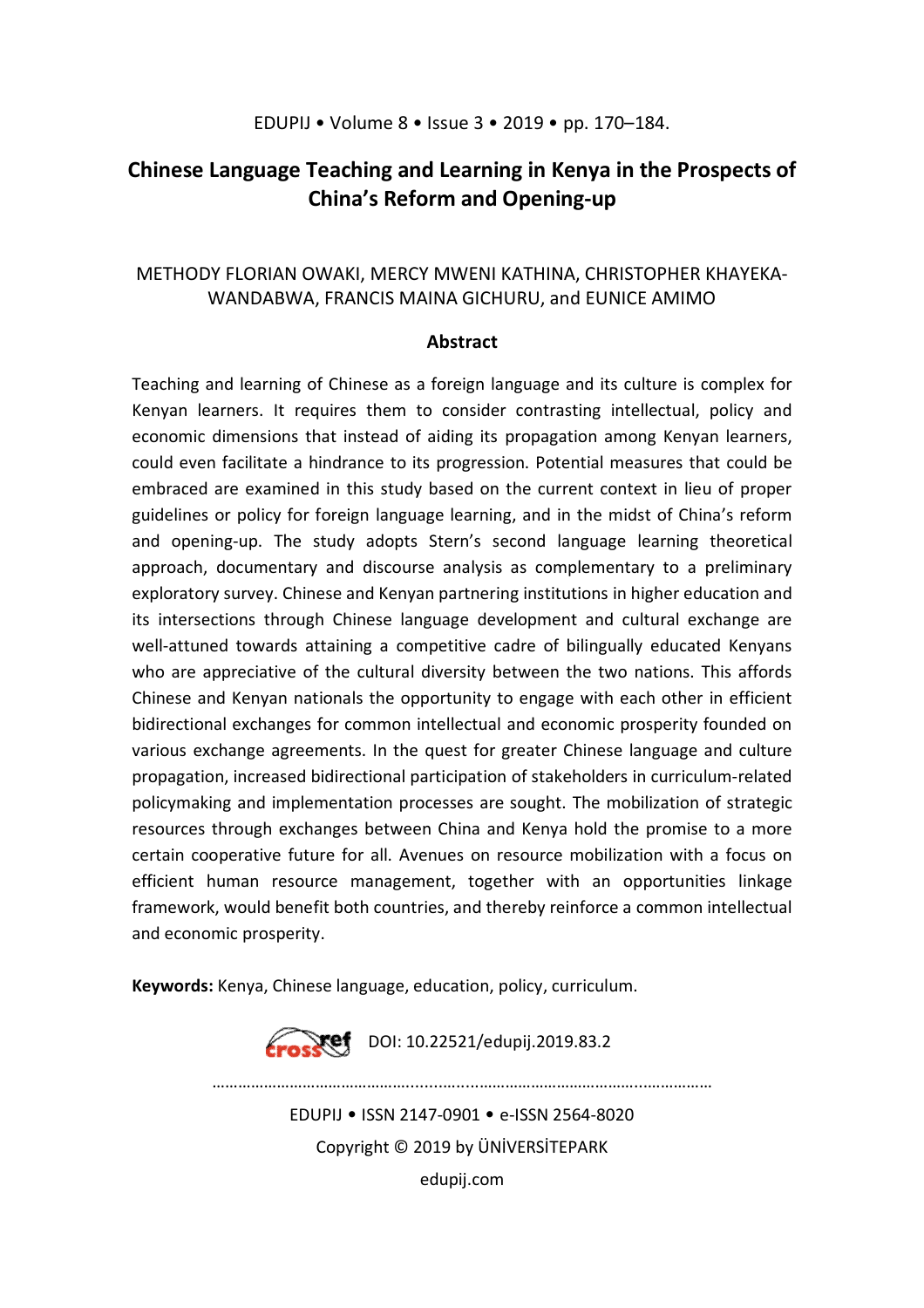#### **Introduction**

Over the past few years, the global propagation of the Chinese language and its culture has gained momentum. Scholars (both national in Kenya and international) with expertise or interest in the area have diverted their focus to explain the new trends in this emerging field of study (Chún & Thunø, 2014; Jing-Schmidt & Peng, 2018; King, 2010). Kenya has hinted on the official introduction of Chinese language teaching and learning into its school curricula. The African continent hosts many countries which historically were colonized by countries such as Great Britain, France, Portugal, Italy, Germany, and Spain, among others, who left the continent divided along numerous foreign linguistic grounds. Kenya is one African country that uses the English language (inherited from the British colonial period), and also Kiswahili, which is a Bantu language spoken by close to fifty million people across the continent (Heine & Nurse, 2000). The journey that the two languages have taken, through Kenya's Ministry of Education (MoE) and the Kenyan education system back to precolonial days. English was first adopted into the Kenyan school curriculum in 1953-1955 after various Education Department Reports advocated for its inclusion, including the Becheer's Report (1949), Binn's Report (1952), and the Drogheda Report (1952) (as cited in Nabea, 2009).

Major language policy changes through commission reports during the colonial period continued even after Kenyan independence (Mbaabu, 1996). Following Kenya's declaration of independence in 1963, English was declared an official language of the country, to be used in all governmental sectors including education (Nabea, 2009). The Kenya Education Commission Report of 1964 recommended English as the medium of instruction at all levels in the Kenyan education system (Ominde, 1964). Recommendation #48 of the report stated that, "English should become the universal medium of instruction, starting as early as from Standard 1, but Kiswahili should become a compulsory subject from Standard 1 wherever possible" (Mbaabu, 1996). This was further emphasized by the Gachathi Commission of 1976, which also recommended Kiswahili as an important language to be taught in all schools, but also as an optional subject (Nabea, 2009; Ogechi, 2003). The report also recommended that Kiswahili be an examination subject at the end of primary education, and both compulsory and examinable at in secondary education; although these recommendations were not put into force until 1985 and 1986, respectively. Today, English is the official language of Kenya and is also the medium of instruction from Class 4 onwards, while Kiswahili is the national language taught and examined as a compulsory subject from Classes 1-8 in primary schools, and Forms 1-4 in secondary schools, and also taught as a subject area in Kenyan Institutions of higher learning (Nabea, 2009).

Going by the dynamics, all the educational commissions mentioned presented reports that emphasized on the "trilingual" language pattern that recognized English, Kiswahili and the various mother-tongues that exist within Kenya. The 2010 Constitution of Kenya further recognized Kiswahili as the national language, giving the status of "official languages" to both Kiswahili and English, and emphasizing the promotion and protection of language diversity of the people of Kenya. In addition, the Constitution promotes the development and use of indigenous languages, of Kenyan Sign language, Braille and other communication models accessible to those with disabilities (Constitution of Kenya, 2010).

One question that comes to mind is where do other languages not mentioned in the Constitution fit in, even though they are taught within the Kenyan education system? Languages such as French, Arabic, German and, more recently, Chinese, have been taught in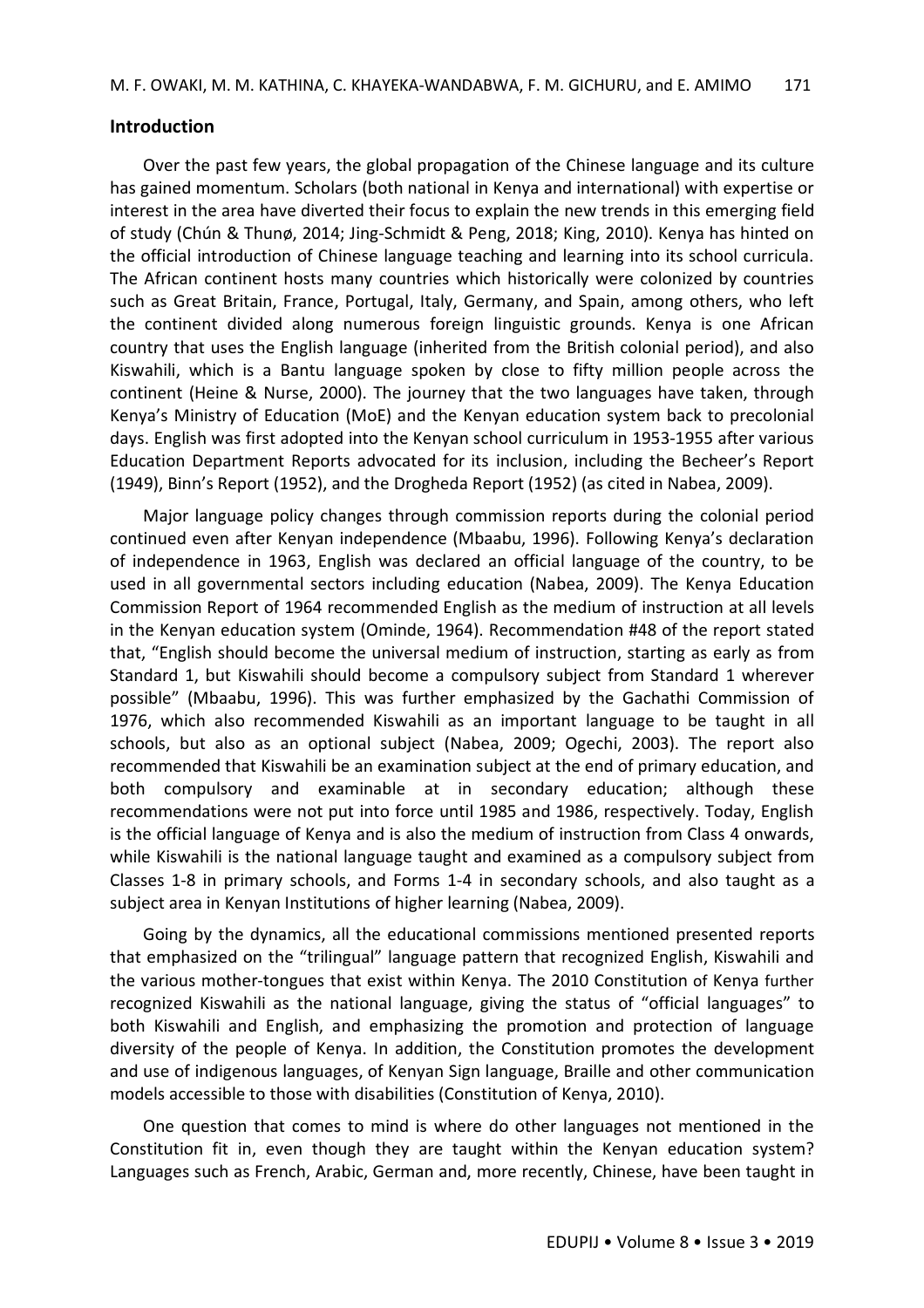some schools in Kenya, but are all classified as foreign languages. Only in Wamalwa's Report (1972) that the question of foreign language teaching was mentioned, where it recommended the need for foreign language training in Kenya, and specifically quoting French and German languages.

Nairobi has fast become a major world conference center, and has therefore created a need for language interpreters and translators (Mbaabu, 1996). However, currently there is no streamlined foreign language policy within Kenyan education curricula (Okonda, 2016), and the teaching of these languages by willing institutions therefore fell outside of the scope of Wamalwa's Report and its recommendations. The teaching and learning of Chinese as a foreign language, and its culture, while attempting to intertwine certain intellectual, policy and economic dimensions, has led to its propagation among Kenyan learners being hindered. The current study examines the current context in lieu of any proper guidelines or policy for foreign language acquisition, and in the midst of China's reform and opening-up as well as its increasing influence across the African continent and in Kenya in particular.

## **Theoretical Framework and Methodology**

## *Theoretical underpinning*

As far as the teaching and learning of the Chinese language and culture is concerned in Kenya, this article draws its framework from American Benard Spolsky's Education Linguistics theory and from Stern's Second Language Learning Theory (Xing, 2006). Spolsky asserted that Second language learning is as a result of three basic ideas; language description (spoken or written account of a particular language), language learning theory, and language application theory. He further argued that language learning theory is derived from language theory, with language description ability relying heavily on language theory. To be able to understand language learning, Spolsky suggested that it is important to first understand "language" and "learning" concepts as two entities drawn from other factors which he introduced as general linguistics, psychology, psycholinguistics, and sociolinguistics (Mitchell & Myles, 2013; Xing, 2006). According to Spolsky, language learning goes beyond an individual's linguistic understanding and includes the social environment of the language's application. This better explains the Kenyan situation, in which Kenyan learners, drawn from their various linguistic backgrounds, sit together at various academic levels with the common aim to add an extra language such as Chinese as their target language (TL). The TL acquisition process itself is what Spolsky refers to as Education Linguistics. Stern's Second Language Learning Theory, on the other hand, though his reasoning is identical to that of Spolsky, and places his idea on a three-class scale making it clear and systematic. He argued that the second class, which comprises of learning, language, and the teaching and language environment, corresponds to Spolsky's Education Linguistics Theory, and is a communication bridge between the basic theories (first class) and the educational practices (third class) (see Figure 1) (Mitchell & Myles, 2013; Xing, 2006).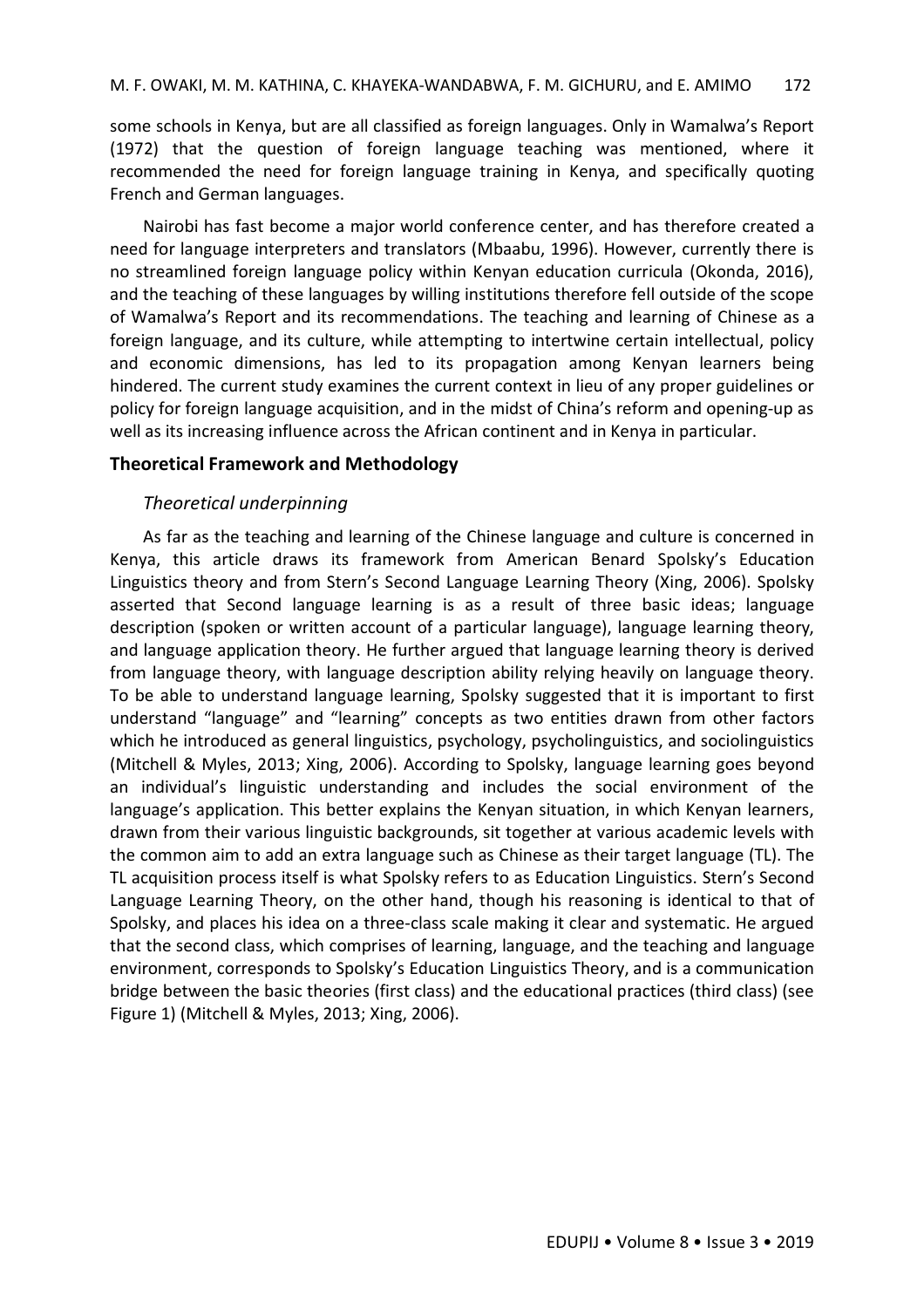

**Figure 1.** Model of Stern's Second Language Learning Theory

Based on the theory, Kenya's language development context in resonance with Kenya's language environment is complex, which has been argued that it actually helps with the mastery of non-native language acquisition. For every child that is born in Kenya, apart from acquiring their mother-tongue, which some writers also called the native language or first language for this case the L1 (Castello, 2015; Saffran, Senghas, & Trueswell, 2001), are also supposed to learn Kiswahili and English as compulsory languages under the Kenyan schooling system. This happens within an organized environment under supervision from various stakeholders. The teaching objectives, material, content, and evaluation processes, alongside other needs, are all predetermined and aimed at fostering excellent communication skills in as far as the learning process is concerned. Viewed together, the learning process involved here is actually second language acquisition (SLA), as guided acquisition based on the previously mentioned theoretical framework (Ellis & Ellis, 1994; Klein, 1986). As much as English is an official Kenyan language and also the language of instruction within the Kenyan education system, the use of Kiswahili in official scenarios tends to lead Kenya towards a state of bilingualism in as far as the official languages are concerned. This impacts further on the education sector as it faces the challenge of codemixing. Foreign language teaching and learning, specifically Chinese, and forms the center of discussion in this article, and is therefore likely to face challenges from Kenya's environment complexity, bearing in mind that there is no structured organization for its teaching and learning.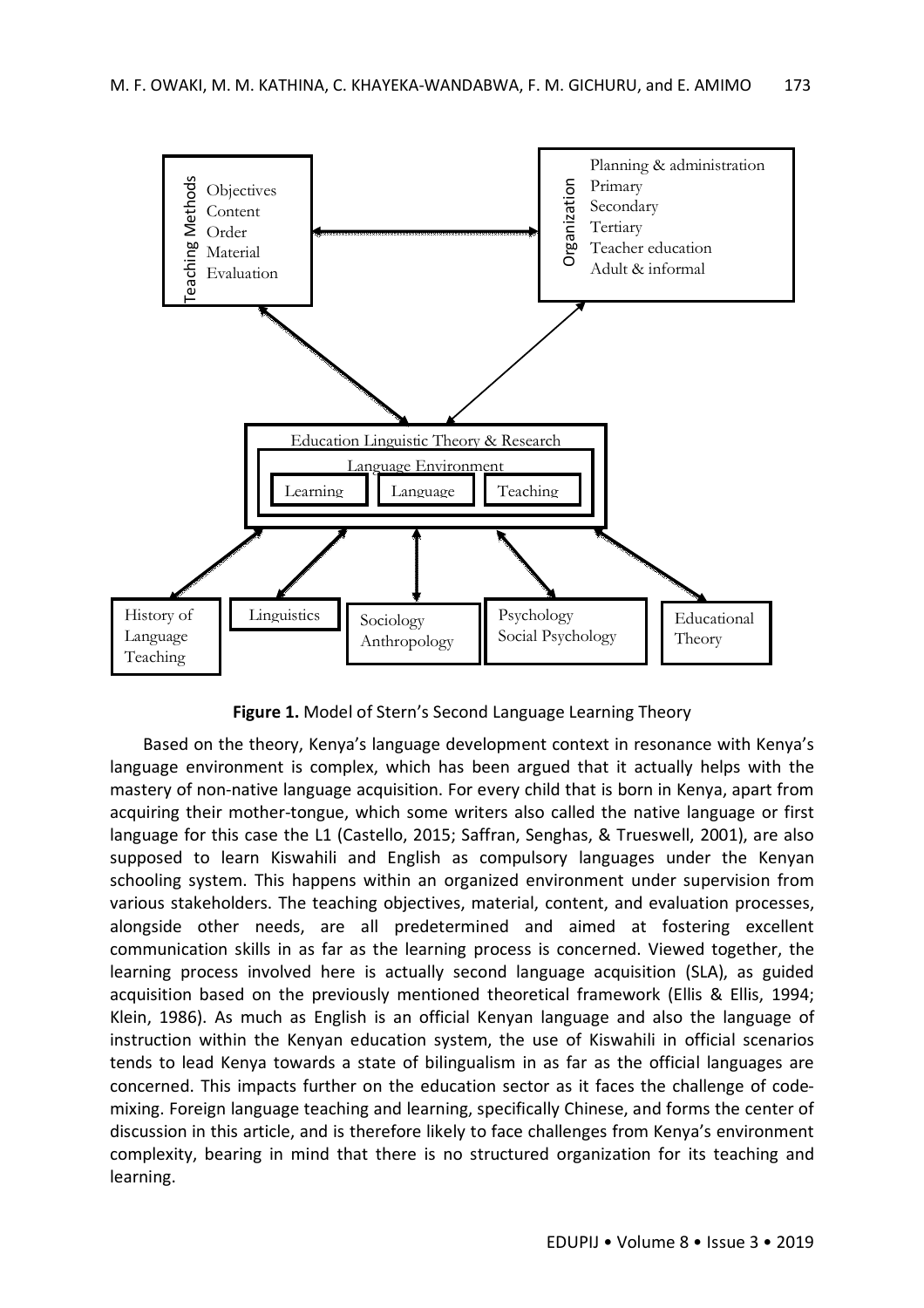The question of whether Chinese language teaching and learning should be contextualized as a foreign language or as a second language, based on Kenya's language evolvement and related educational sector language policy, still exists as an unconcluded debate, but with a certain sense of direction (Liddicoat & Curnow, 2014; Trudell & Piper, 2014). In reference to previous findings, it is argued that "Second Language Acquisition" and "Foreign Language Acquisition" are different concepts placing their difference on the acquisition environment. VanPattern, however, clearly explained their difference by using the idea of "Foreign Language Context" and "Second Language Context." VanPattern argued that the difference is witnessed from two perspectives, one being whether or not the country where the acquisition takes place uses the TL as a communication tool; the second being whether or not there is a classroom experience attached to the acquisition. He further asserts that the former refers to a situation where apart from the classroom situation, the TL is not used as a communication tool, as in the case of studying Chinese while based in Kenya; while the latter refers to a situation where the TL is also the communication tool in the environment of study, like a Kenyan studying Chinese language while based in China (Ellis, 1989; Wang jian, 2009). Kenyans learning the Chinese language, are therefore learning it as a second or consecutive language for as long as it remains not one of Kenya's formal languages of communication.

It can therefore be said that Chinese is taught and learned as a foreign language in the Kenyan context, and therefore this article is based on that understanding. The teaching and learning of the Chinese language and culture as a foreign language, as well as its complex intellectual and economic dimensions among Kenyan learners, hinders its propagation. The current study examines possible measures that could be embraced in the context of historical account, theoretical and empirical discussion, documentary analysis, as well as discourse analysis (Oguonu & Ezeibe, 2014; Zhao, 2018). This approach is based on the current context in Kenya, in the absence of proper guidelines or foreign languages policy, and in the midst of China's reform and opening-up, and its increasing influence across Africa and in Kenya in particular.

#### *Exploratory survey on Chinese Language Teaching and Learning in Kenya*

In order to gain further insight into Chinese language teaching and learning in Kenya, the researchers conducted an exploratory survey among Kenyan learners of the Chinese language as complementary findings to within the aforementioned theoretical framework and scope of the current study. The online survey was conducted between early November and the end of December 2018, and captured data on demographics such as gender, education, socioeconomic engagements, and the participants' age which is considered critical to SLA.

The respondents' population was drawn purposively from two major Kenyan institutions of higher learning; the University of Nairobi and Kenyatta University. These were among the earliest established centers for Chinese language learning in Kenya. Additionally, these two institutions have established social media platforms for both student-student and studenttutor engagement, platforms upon which the stable link for the online digital questionnaire was shared for the potential eligible participants to provide their consent to participate, and also to complete the questionnaire. The eligible participants were learners pursuing various study programs at the institutions, or as part of an exchange program with partnering institutions in China, as well as alumni having already completed their education and had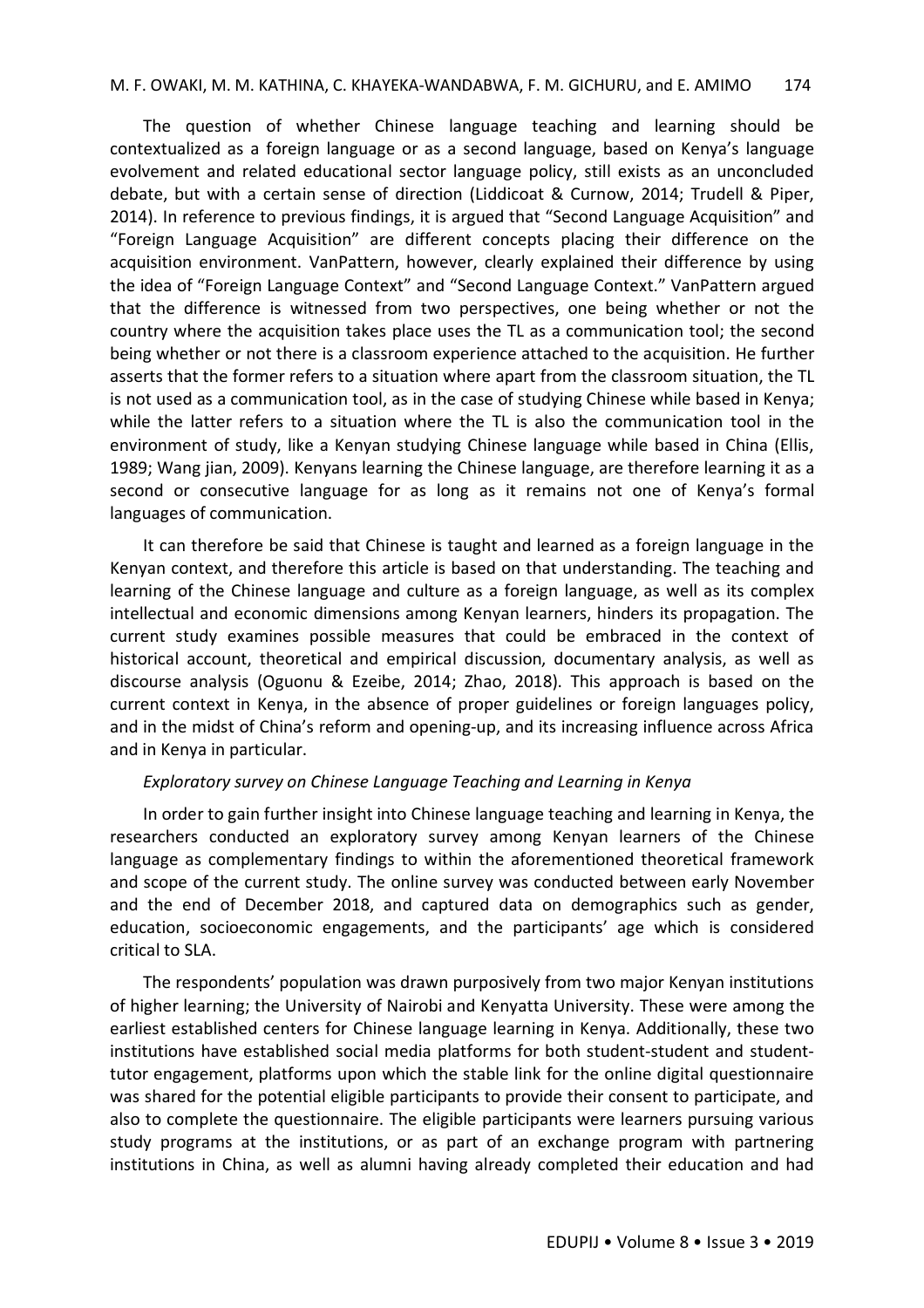learned or were currently learning Chinese. Also eligible were alumni who were engaged in gainful employment with experience of learning the Chinese language in either the Kenyan and/or Chinese contexts. Participants below HSK 3 were excluded, as this was considered the minimum Chinese proficiency qualification level. The collected quantitative data were synchronized within a centralized database and descriptive analyses then conducted using STATA in order to describe the basic contextual attributes among Kenyan learners of the Chinese language.

### **Results and Discussion**

### *Chinese Language and Confucianism in Kenya vis-a-vis China's reform and opening-up*

The learning of the Chinese language is not a new phenomenon in Kenya. Chinese language teaching in Kenya in the context of China's opening up and reform dates back to the late 1990s, courtesy of Chinese emigrants into the Republic of Kenya (Beech, 2001; Onjala, 2008). Furthermore, in 1998, China's Nanjing Agricultural University sent a number of students to study at Kenya's Egerton University as part of an exchange program. These students, apart from learning from the receiving university, also started a small, informal Chinese language teaching program that saw a number of Kenyan students enroll (Haugen, 2013; Wang & Curdt-Christiansen, 2016; Wheeler, 2014).

The global rapid development and spread of Chinese language teaching and learning has been achieved through the establishment of Confucius Institutes (CIs) and Confucius classrooms. This has not been confined just to Kenya, but worldwide as part of the ambitious international diplomacy, opening up and reform strategy driven through coherent continental platforms like the Forum on China–Africa Cooperation (FOCAC) and the China-Africa partnership (Akhtaruzzaman, Berg, & Lien, 2017; Lo & Pan, 2016). These institutions were established in 2004 as non-profit public institutions that adopted flexible teaching approaches to suit local conditions in promoting Chinese language learning and teaching about the Chinese culture in countries outside of China. According to Ma Jianfei, the Deputy Chief Executive of the CI Headquarters and Vice Chair of the International Society for Chinese Language Teaching, the number of these Institutions since their establishment has grown beyond doubt. He says "After 15 years of efforts, 531 Confucius Institutes and 1,130 Confucius Classrooms have been set up in 150 countries around the world with over 9 million students." In 2017, over 12.7 million people participated in cultural events organized by Confucius Institutes worldwide. This expansion continues, with the institute planning to employ 2,536 Chinese language teachers in 2018, according to its official website. China aims to deepen the reform of Confucius Institutes by improving the quality of education and its administrative systems, and thereby offering more innovative programs. Confucius Institutes have successfully encouraged 67 countries to incorporate the Chinese language into their national education systems (Hartig, 2012), with Kenya as one such country.

Just 1 year after the establishment of CIs, Kenya received its own CI on December 5, 2005, which was the first CI to be opened on African soil (Wheeler, 2014). The Institute was established at the University of Nairobi (UoN) through collaboration between the UoN and China's Tianjin Normal University (TNU) and was named as the Confucius Institute at the University of Nairobi (CIUON) (Wheeler, 2014). Its founding was followed by other launches in Kenya and across the African continent. In 2009, Kenyatta University, in Collaboration with Shandong Normal University in China, started a CI at Kenyatta University (CIKU), followed by a CI at Egerton University with the collaboration of Nanjing Agricultural University in 2012,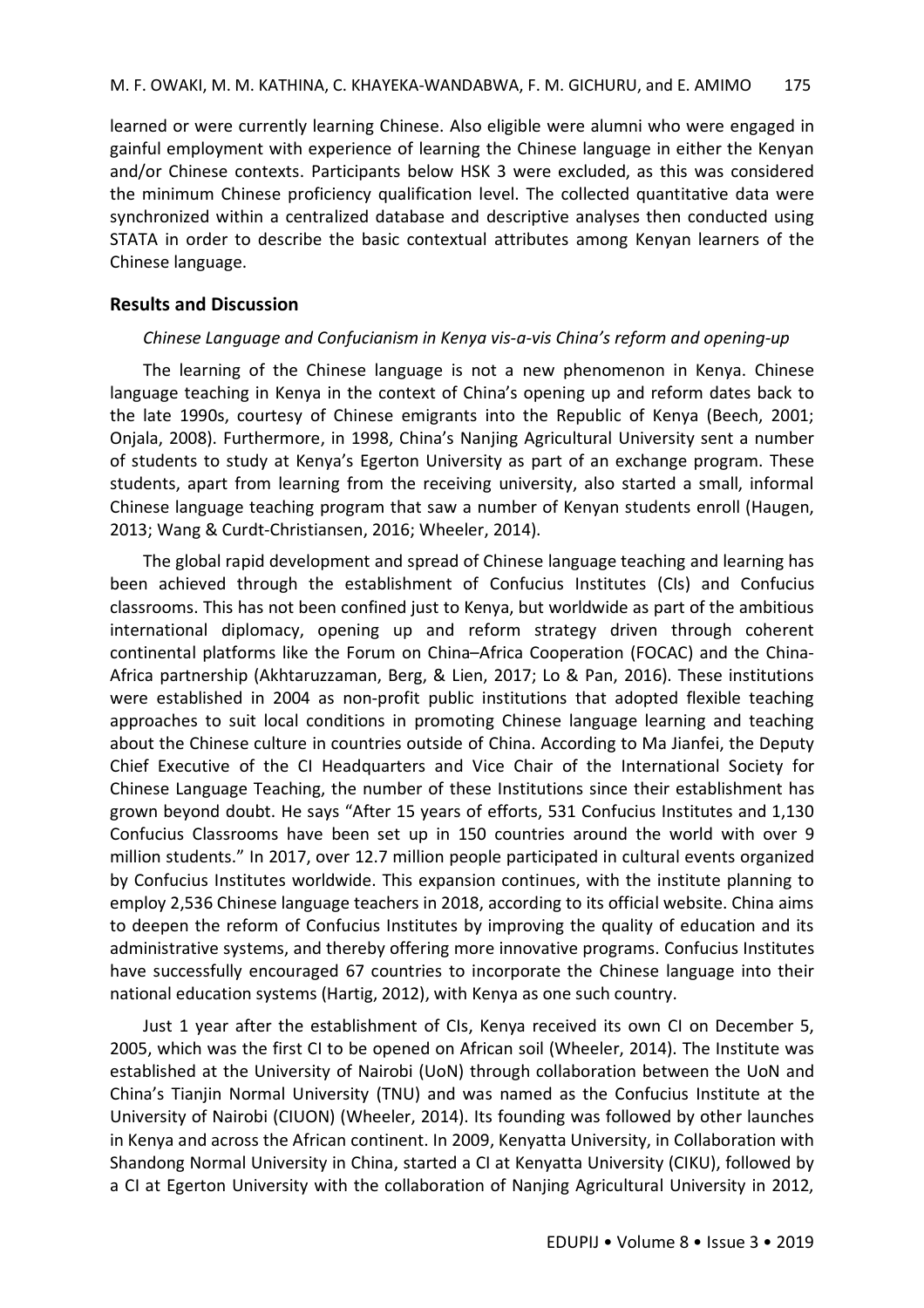and finally a CI at Moi University through a collaboration between Moi University and China's Donghua University in Shanghai. In total, four CIs were established and officially recognized by the Confucius Institute Headquarters in Beijing (Hanban).

Today, over fifty institutions including private primary schools, both private and public secondary schools, as well as colleges and universities in Kenya teach the Chinese language (King, 2010; Wheeler, 2014). Some of these institutions such as Alliance Girls, Alliance Boys, Loreto Girls, Mary Hill School, and the University of Kabianga, among others, collaborate with CIUON in offering tuition in the Chinese language the language. Additionally, Brookside International Schools collaborate with CIKU, with others like ACK School of Languages, Discovery Chinese, United States International University (USIU), and Ruiru Fairview Primary, among others, operating as independent institutions. The Chinese community school, Kenya-China School, opened in March 2016, and is yet more proof that teaching of the Chinese language and culture is ongoing in Kenya, even prior to its integration into the school curricula.

Greater efforts are being made in order to ensure appropriate propagation of the language in Kenya (Kathina et al., 2018). The Chinese government, through various collaborations with the Kenyan Government, the Kenyan Ministry of Higher Education, and the Chinese Embassy in Nairobi and Hanban are developing more programs like the Belt and Road Initiative (BRI), in extending their support for Kenyan local populations in ensuring that they are educated about the Chinese language and culture in their pursuit of various other fields of study (King, 2010). The Confucius Institute adopted recent reforms put forward by the Leading Group for Deepening Overall Reform at the 19<sup>th</sup> Communist Party of China's (CPC) Central Committee in 2018, presided over by President Xi Jinping. It is self-evident that China aims to reform the Confucius Institute system in order to turn it into a significant force for cultural and educational exchange so as to better serve Chinese diplomacy overseas (Fourie, 2013; King, 2010; Onjala, 2008; Wheeler, 2014). On the same note, local Kenyans who have acquired Chinese language skills are also working together to ensure the establishment of a strong organization to spearhead and strengthen local activities concerning the learning of Chinese in the Kenyan context; however, this will require significant effort in realizing these goals (King, 2010).

According to the Kenya Institute of Curriculum Development's (KICD) director, Dr. Julius Jwan, "*Chinese is among the languages to be taught in primary education in Kenya,*" a factor that closely collaborates with people-to-people bilateral agreements recently signed between China and Africa, with Kenya included, as well as Kenya school education curriculum review dynamics (Bunyi, 2013). Mandarin (the name given to the most common Chinese dialect) was chosen to be taught along with other foreign languages at the primary education level in the newly-launched Competence-based Curriculum (2-6-3-3-3) that was officially rolled-out in January 2019. The declaration has been viewed as a positive influence with bidirectional economic gains between China and Kenya within China's reform and agenda for its opening-up (King, 2010). Nonetheless, the teaching and learning of Chinese among various Kenyan learners has been driven by a number of reasons, and as such, their levels of competence differ from one learner to another (Haugen, 2013; Wang & Curdt-Christiansen, 2016; Wheeler, 2014). In addition, a number of other challenges affect the Chinese language's propagation in the local context of Kenya, a domain that this study will highlight further, but was preceded with exploratory survey findings on the insights of Chinese Language Teaching and Learning in Kenya.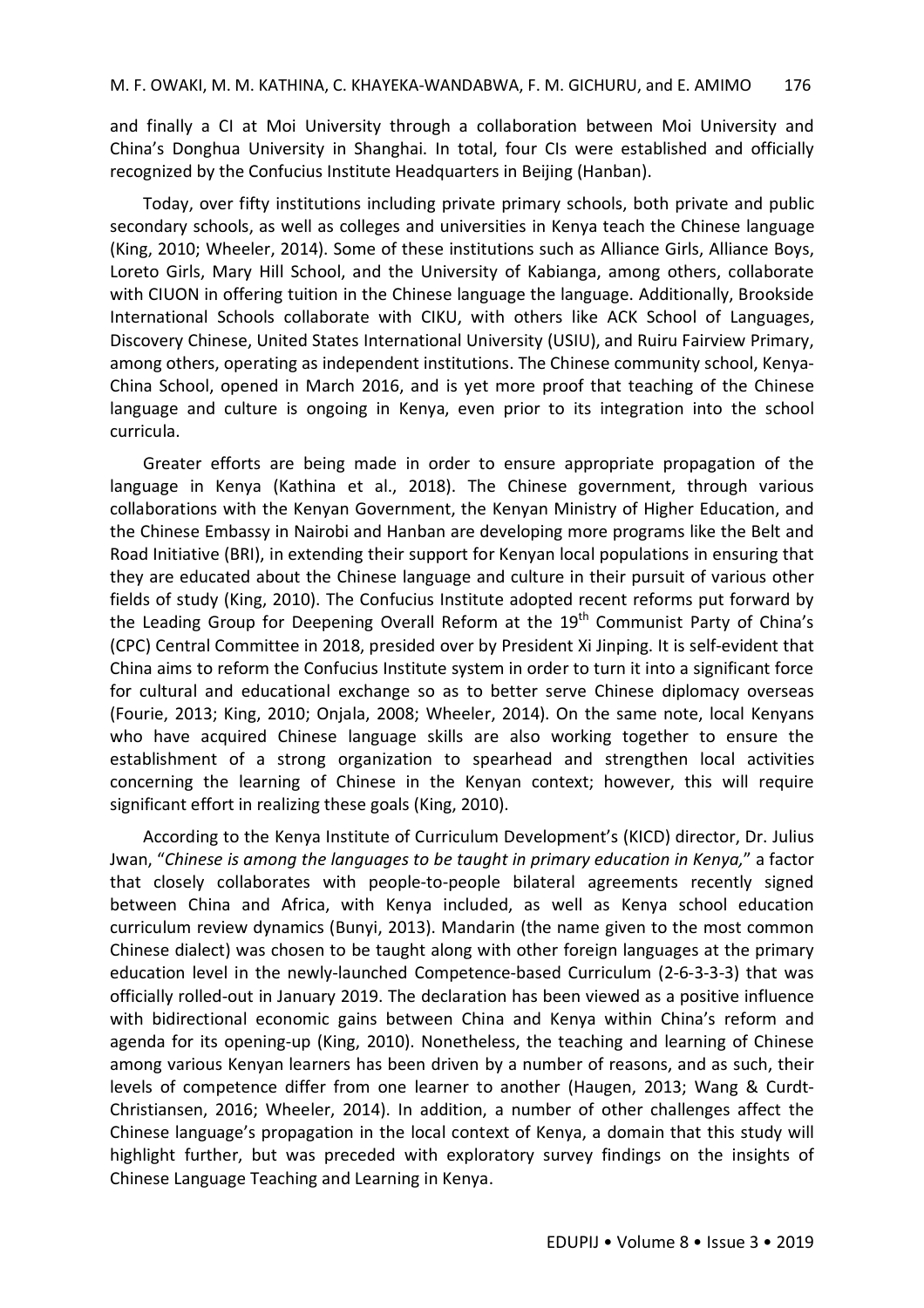#### *Determinants of Chinese Language Learning versus China's reform and opening-up*

The Kenyan Chinese language learners, as participants to the current study, held sociodemographic characteristics as shown in Table 1. Based on the trends seen in the data, the majority of the learners were male (*n =* 44, 56.4%), and most students, regardless of their gender, were aged 25 years or above. A high proportion of the students had studied the Chinese language for between 1 and 3 years (*n* = 28, 35.8%), followed closely by those who had studied for between 3 and 5 years (*n* = 25, 32%), while the least proportion of students had spent more than 5 years (*n* = 12, 15.3%) studying Chinese, which was also comparable to those that had spent less than 1 year studying the language (*n* = 13, 16.6%). Most of the students held a Bachelor's or a Master's degree, (*n* = 36, 46.1%) and (*n* = 28, 35.8%), respectively. Four major institutions provided training in Kenya to the respondents at some level of their Chinese language learning; and these were, the Confucius Institutes at University of Nairobi accounting for 25 (32%) of the students, Kenyatta University for 17 (21.7%) students, University of Kabianga for 12 (15.3%) students, and Egerton University for 7 (8.9%) students, while a sizeable proportion of other institutions together accounted for 17 (21.7%) of the students. Only 37 (47.4%) of the respondents had a Chinese-related major, while 60 (76.9%) of the students had attained a minimum of the HSK3 qualification, and equally the training linked to pursuing Chinese-related socioeconomic undertakings.

| <b>Table 1.</b> Chinese language Kenyan learners' sociodemographic characteristics |    |                |
|------------------------------------------------------------------------------------|----|----------------|
| Gender                                                                             | n  | Proportion (%) |
| Male                                                                               | 44 | 56.4           |
| Female                                                                             | 34 | 43.6           |
| Age (in years)                                                                     |    |                |
| 13-19                                                                              | 3  | 3.8            |
| $20 - 24$                                                                          | 22 | 28.2           |
| 25 or above                                                                        | 53 | 67.9           |
| <b>Education Level</b>                                                             |    |                |
| Doctorate                                                                          | 5  | 6.4            |
| Master's                                                                           | 28 | 35.8           |
| Bachelor's                                                                         | 36 | 46.1           |
| Other (Diploma/Certificate)                                                        | 9  | 11.6           |
|                                                                                    |    |                |
| Majors in Chinese or Education-related                                             | 37 | 47.4           |
| Other Majors (e.g., Engineering, Communication &                                   | 41 | 52.5           |
| Public Relations, Sociology, Hospitality & Tourism                                 |    |                |
| Management, Business Management, Economics                                         |    |                |
| & Statistics, Law, International Studies, and                                      |    |                |
| Horticulture)                                                                      |    |                |
| <b>HSK Level Attained</b>                                                          |    |                |
| HSK 3 (Min. Qualification among Teachers)                                          | 60 | 76.9           |
| HSK 5 (Min. set Qualification for Local Teachers)                                  | 41 | 52.5           |

**Table 1.** Chinese language Kenyan learners' sociodemographic characteristics

The drivers for studying Chinese were mostly found to be socioeconomic activities, and the rational for studying the language ranged from internal/self-driven interest to the Chinese language being learned as a means of applying for Chinese-related jobs and scholarships in order to advance in their academic studies and/or their career (see Figure 1).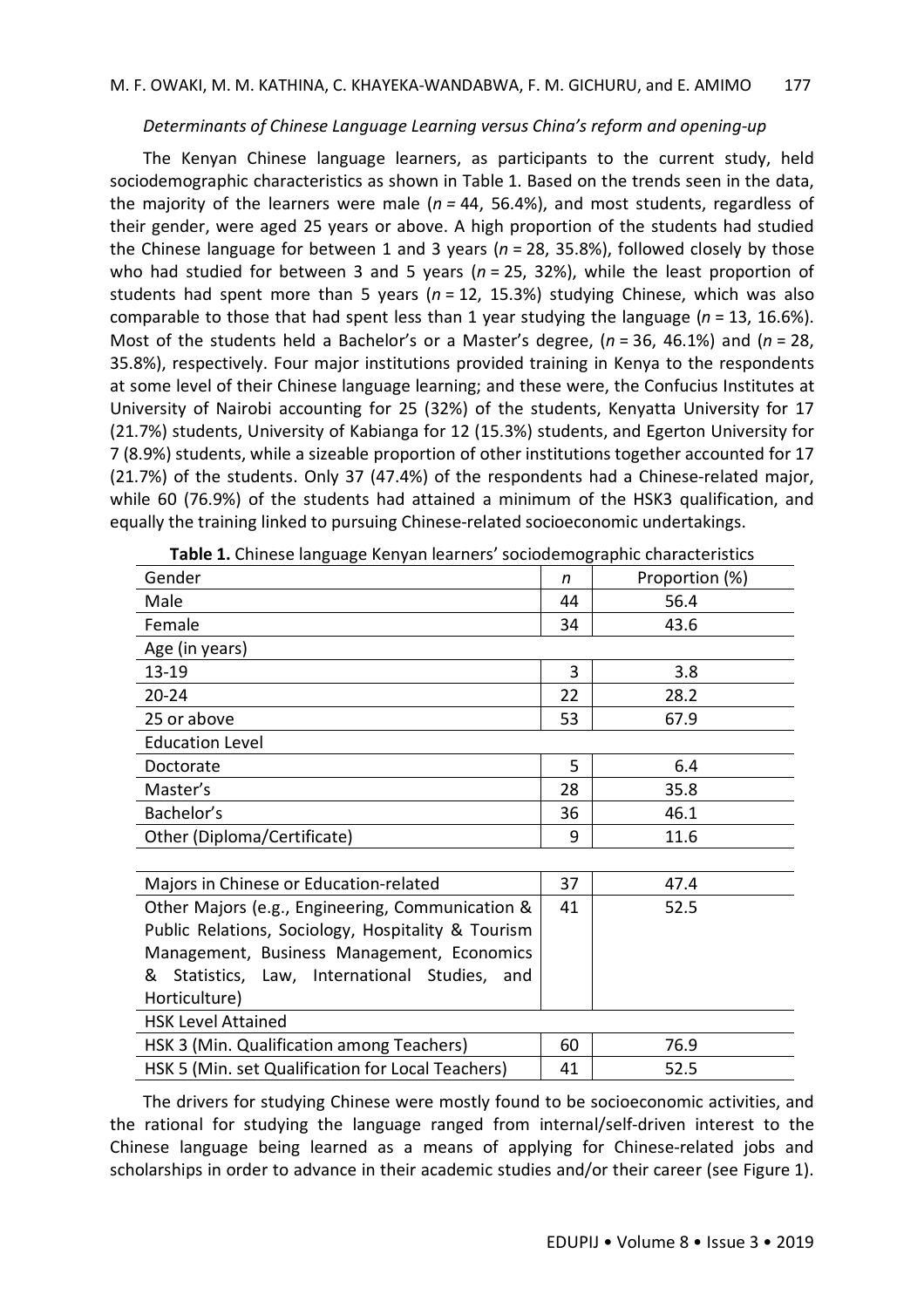While most learners were engaged in Chinese language-related SEA, the core rational for Chinese language learning was to retain or work towards Chinese-related jobs, which was closely followed by internal interest or a passion to learn the Chinese language, possibly alluding to the global impact of China on African soil (Hanauer & Morris, 2014a, 2014b). The SLA of Chinese for communication value, and as an avenue to attaining Chinese academic scholarships, was comparable.



**Figure 1.** Socioeconomic characteristics and Chinese language development attributes among Kenyan Chinese language learners

(a) Social economic activities (SEA) ranged from SEA-1 to SEA-6; Chinese languagerelated (SEA-1), Students (SEA-2), Fulltime translators/interpreters (SEA-3), Fulltime local teachers of Chinese language and culture or other subjects (SEA-4), Chinese companyrelated jobs (SEA-5), and Others (not specified) (SEA-6). (b) Reasons for Chinese language studies varied; Internal/personal interest (Rational-1), Communication value (Rational-2), External push (Friends/Teachers/Parents) (Rational-3), Chinese-related job desire driven (Rational-4), Academic Scholarship in China (Rational-5), and Others (Rational-6).

Chinese as a language has a variety of dialects; however, the current study is concerned only with the teaching and learning of modern Chinese (Mandarin dialect), which is drawn from the Northern dialects of China. In Mandarin, the standard pronunciation employs what are known as Beijing speech sounds, and uses modern vernacular literature as its grammatical model (Li & Cheng, 2009). Chinese (Mandarin) is a language that has been perceived to be one of the most difficult languages to learn, especially among English speaking communities (Ye, 2011).

In view of previously reported findings, "interest" is one of the reasons reported as to why Kenyans elect to study the Chinese language. However, interest is not just shown towards the Chinese language, but also in other foreign languages too. This interest is driven by a sense of prestige, and a desire to add another language of communication (Haugen, 2013; Wang & Curdt-Christiansen, 2016). Today, Chinese is also considered one of the UN languages of communication, and as such, the Chinese language, as a subject, has become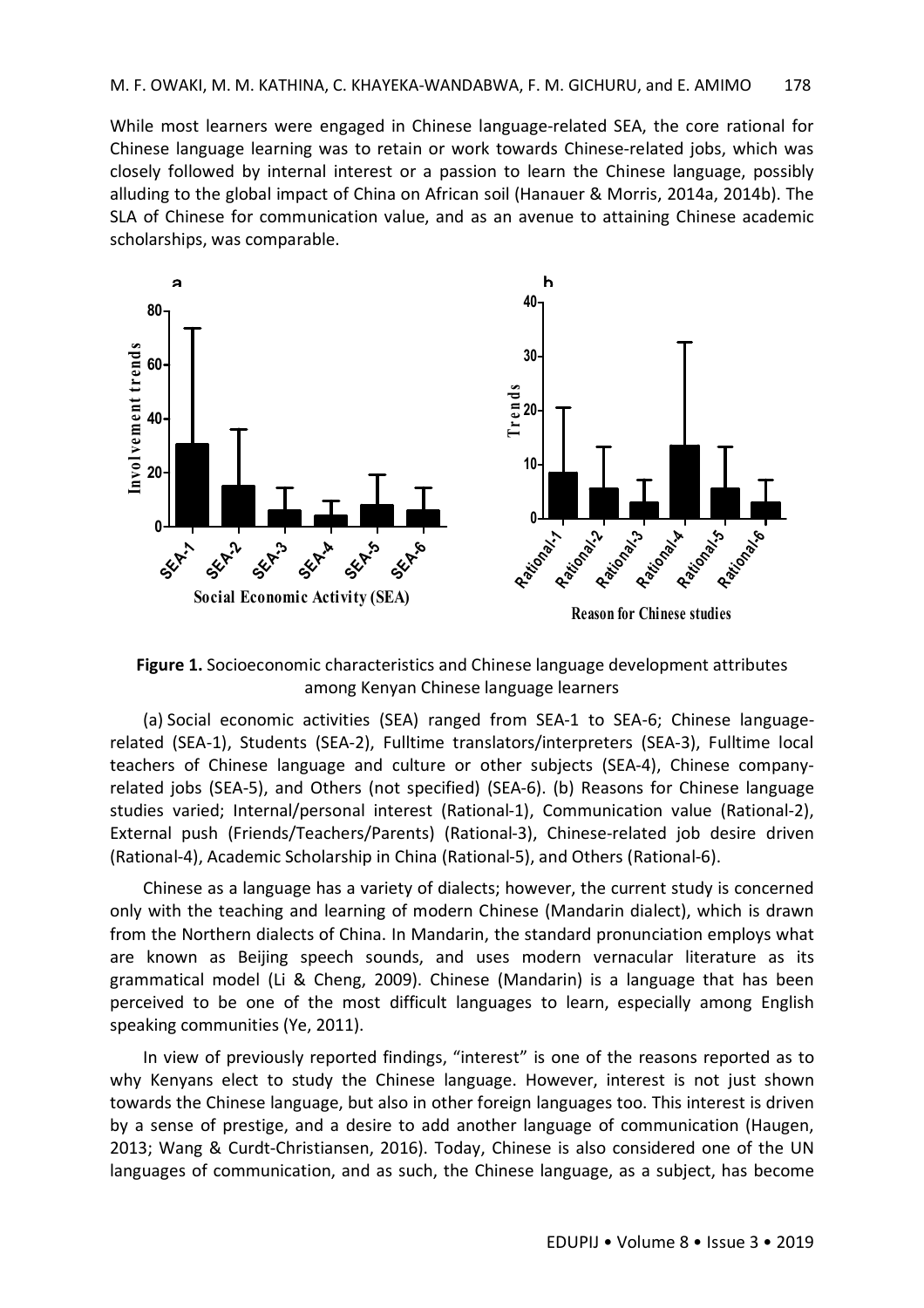one of the majors for a Master of Arts degree in Interpretation (MAI) at the UoN Center for Translation and Interpretation (CTI) (Fourie, 2013; King, 2010; Wheeler, 2014). Some learners are motivated through extrinsic drivers such as their parents, friends or teachers who may already be aware of the opportunities available, and/or from their own observations on the current trend of China's placement in the world (Fourie, 2013; King, 2010; Wheeler, 2014).

China's economic growth and prospects for intergovernmental cooperation has seen a major push that has impacted not just Kenyans, but also more African students overall looking to learn and understand the Chinese language (Fourie, 2013; King, 2010). As became evident from content analysis, even with today's economic challenges facing Kenya, China remains Kenya's biggest growing business and economic partner, and thus the Chinese language has become valued as one of the promising foreign languages of in Kenya today (Fourie, 2013; Gadzala, 2009; Kamoche & Siebers, 2015). The Chinese language has become a driving force in Kenya to meaningful economic gains, and therefore academic qualifications are sought by those interested in pursuing the learning of Chinese (Fourie, 2013; King, 2010), a factor noted in the exploratory survey findings (see Figure 1) on reasons put forward for learning Chinese. Thus, the Chinese influence in Kenya is well recognized and established in the newly introduced education curriculum of Kenya as a way of increasing opportunities (Fourie, 2013; King, 2010; Wheeler, 2014) among Kenyan learners. It is further argued that China's rapid economic growth has coincided with its expanding influence in international business, which when viewed from the African eye, is applied through China's demand for raw materials which has in turn has seen an upsurge in commodity prices, and thus generating more revenue for many African economies, including that of Kenya (Manji, & Marks, 2007; Ye, 2011).

Based on complementary exploratory findings (see Table 1 and Figure 1), Kenyan learners of the Chinese language engage with the language through various aspects, either directly or indirectly. Various job opportunities exist for those having learned the language, including working as Chinese language teachers, translation and interpretation, tourism, and in the marketing of manufactured goods or services, to name but a few. Business prospects include the importation of glassware, clothing, automobile spares, and electronic goods, as well as both heavy and light machinery from China presenting another area of opportunity. Numerous Chinese restaurants and health clinics have been established to serve the increased number of Chinese tourists visiting Kenya, as well as immigrants and visitors from other countries. These are among the factors that exemplify economic prosperity through knowledge of the Chinese language and culture, according to the findings of the current study as well as reported in earlier studies (Gadzala, 2009; Kamoche & Siebers, 2015). In summary, the varying levels of Chinese language knowledge that exist today among different categories of Kenyan learners has enabled smooth bidirectional economic and intellectual cooperation between Kenya and China (Haugen, 2013; King, 2010; Wheeler, 2014).

Today's Kenyans enjoy various categories of academic scholarships to study in China (King, 2010), among them being the famous Chinese Government Scholarship offered by the China Scholarship Council (CSC), and Confucius Institute Scholarships (CIS) which targets language students who pass a certain level of Chinese Proficiency Test (HSK-written exam and HSKK-spoken exam). There are also the more recent Belt and Road Scholarship, and the Confucius China Studies Program (CCSP) which is sponsored by Hanban and targets prospective PhD students. Additionally, various Chinese cities' offer scholarships programs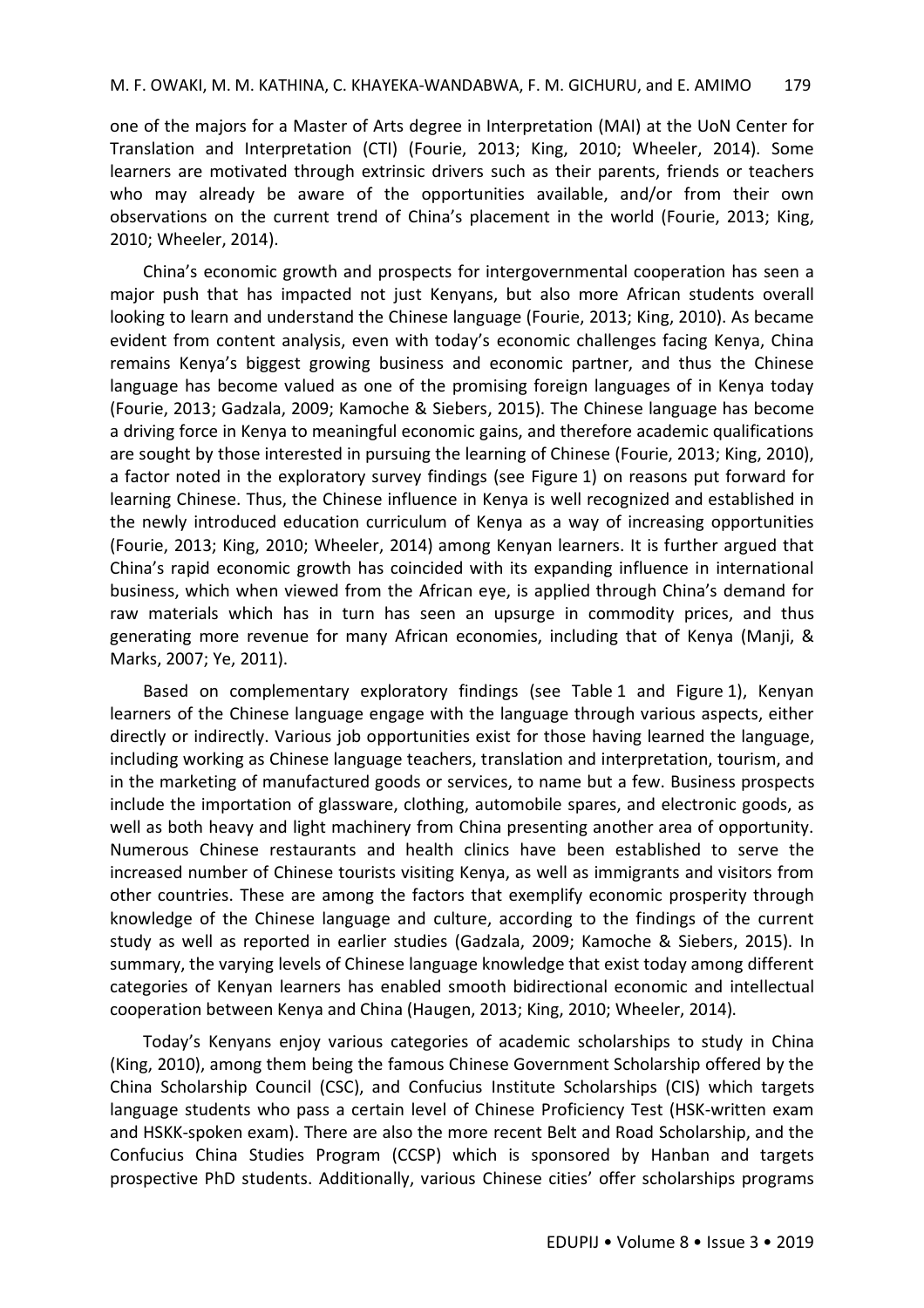and Chinese universities offer special scholarship programs. Since a good proportion of these scholarships require a certain level of proficiency in the Chinese language and knowledge of the culture, it became evident in the survey findings (see Table 1) that for some Kenyans, Chinese language learning was seen as a stepping stone in seeking academic opportunity. For others, learning is not just an opportunity to meet their academic aspirations, but one to experience the Chinese culture directly from within the country and also for the prospect of gaining international experience. Such an opportunity can diversify students' global views of today's world. As such, Chinese cultural and educational exchanges have helped China to advance on a diplomatic level through well-articulated Chinese language teaching and learning, as exampled by the drive of the Confucius Institutes having accelerated towards achieving win-win cooperation in the context of China's reform and opening-up.

These dimensions highlight a perspective behind some of the reasons as to why Kenyan learners are choosing to learn Chinese, which could also be seen as part fulfillment of President Hu Jintao's pledge to African countries in November 2006, in which a vow was made to train African professionals; to set up various agricultural, education and health facilities; and to increase the number of Chinese government scholarships, among others (Kaplinsky, McCormick, & Morris, 2007; Zafar, 2007). As far as SLA is concerned, many other reasons exist than those listed here (Fourie, 2013; Wheeler, 2014). However, one must also remain cognizant of the challenges presented by Chinese language teaching and learning in Kenya.

#### *Challenges Facing the Teaching and Learning of Chinese Language in Kenya*

SLA presents certain challenges, a fact that is largely unavoidable. Learner age is one factor that limits the competence levels of Mandarin in Kenya. Educational research has shown that age affects language learning and acquisition. The Critical Period Hypothesis (CPH) states that there exists a biologically determined period when language is increasingly difficult to acquire (Okonda, 2016). Drawing from this theory, some scholars have argued that successful language acquisition happens by the age of 4 years, and can only be guaranteed for up to 6 year's old, after which language acquisition becomes compromised and is rarely successful in adults, making it particularly difficult to attain native-like competence. Kenyan Chinese language learners may therefore not be able to attain this level of competence no matter how hard they try to master the language. Most of today's learners across almost all institutions are adult learners, aged above 15 years based on the Chinese language learning entry and qualifications observed in the current study's survey demographics (see Table 1), as opposed to children within the CPH. Nevertheless, with the Kenyan government's plans to include the Chinese language in the newly rolled-out competence based curriculum, school-age students will have the opportunity to learn the language much earlier. Such advancements underpin the efforts and influence of China's reforms and opening-up seen in the past four decades or so, and the commitments made by the Forum on China-Africa Cooperation (FOCAC) (Chun, 2013; Wheeler, 2014).

Focusing on language as a component of Stern's Second Language Learning Theory, the complexity of the Chinese language itself presents a significant challenge. Chinese orthography, portrayed by characters and tones, are among the most difficult to learn. Kenyan learners are familiar with the 26 letters of the English (Latin) Alphabet and, irrespective of their native language, are used to it in both the Kiswahili and English languages for speech and writing. However, learners of the Chinese language need to be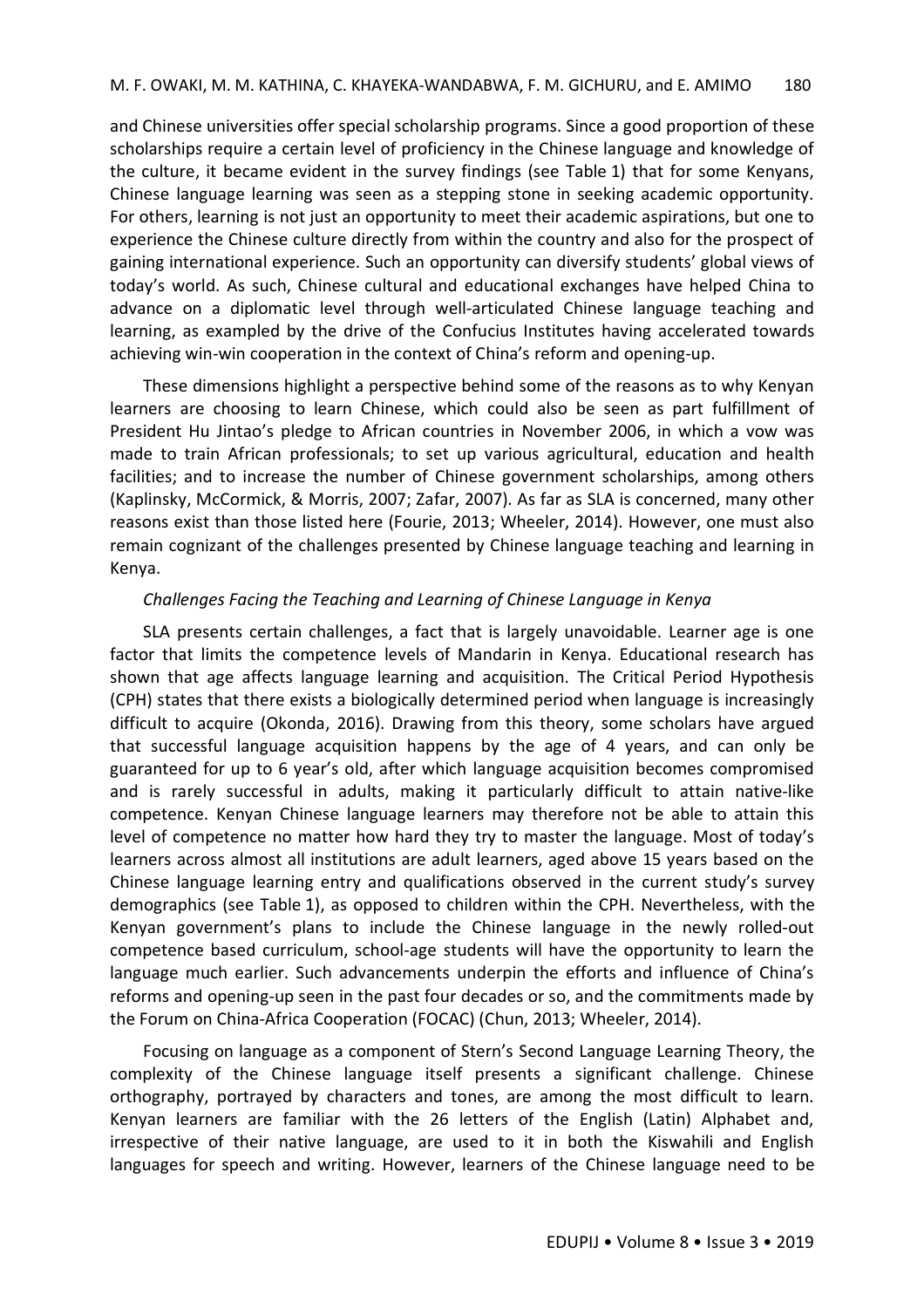introduced to a totally different system of language, which differs for both speech and writing. As a language, Chinese consists of four distinct tones, and has many homonymic characters which have a direct influence to its morphology (Ke, 2006). However, character writing presents non-Chinese learners, and especially those used to the Latin Alphabet, with considerable challenges (Hu, 2010); partly due to the complex nature of the characters, but also as to when and how to introduce them to learners. Some scholars have argued that their introduction be delayed, and to only use the pinyin system in order to teach and learn Chinese language; an idea supported by Dew, who asserted that learners must develop oral and aural skills prior to literacy instruction (Ye, 2011). However, others state that it should be introduced at the onset of the first lecture, arguing that language teaching should address all four skills from the word go (listening, speaking ,reading, and writing). It becomes difficult to determine which of the two apply to the Kenyan context due to lack of a unified system, divided priorities among the learners, and the presence of differing levels of character mastery even among educators themselves.

In the same vein, understanding the Chinese culture is also considered to be part of understanding the language itself (Hong, Morris, Chiu, & Benet-Martinez, 2000). An awareness and understanding of the subjective culture is vital to language learning because language cannot be separated from thought, and thought is based on assumptions, values and beliefs (Durocher, 2007). Considering the Kenyan context, teachers are often unsure as to what culture should be taught, and when it should be taught in tandem with delivering language content (Chen, 2008; Crookes, 1997).

Second language learning involves teaching and learning processes as observed from both Spolsky and Stern's theories. For an efficient learning process, it also requires significant organization and planning. This means that all stakeholders involved in the educational process must be involved. It also requires appropriate policies, organized structure, well-stated objectives, adequate resources (both human and material), as well as appropriate methods of instruction. As already observed, Kenya is still a considerable way from attaining these, and there is still a lack of sufficient and competent human resource available to run such a program based on recent observations (Bunyi, 2013).

#### **Conclusion**

It was evident that the pursuit of gainful employment by virtue of being bilingual in the Chinese and English languages, and business prospects afforded to strong bilateral economic collaboration between China and Kenya, the quest for academic and professional advancement through scholarships and communication interlinked to prestige and peer pressure are all seen as reasons behind the center stage role of Chinese language education in Kenya. The impact of the Confucius Institutes alongside partnering institutions of higher education in Kenya, and their intersection with language planning and cultural exchange diplomacy has become well-attuned towards attaining a competent cadre of educated and trained Kenyans in the Mandarin language. These skills provide a platform for Kenyans to ably engage with China and Chinese businesses as part of an efficient bidirectional peopleto-people exchange supporting joint intellectual and economic prosperity. Viewed together, the presented findings show that Chinese language teaching and learning in Kenya, in considering the prospects of China's reform and opening-up, is already a quest in progress. Increased participation of stakeholders in curriculum-related policymaking and implementation processes alongside strategic resource mobilization through bidirectional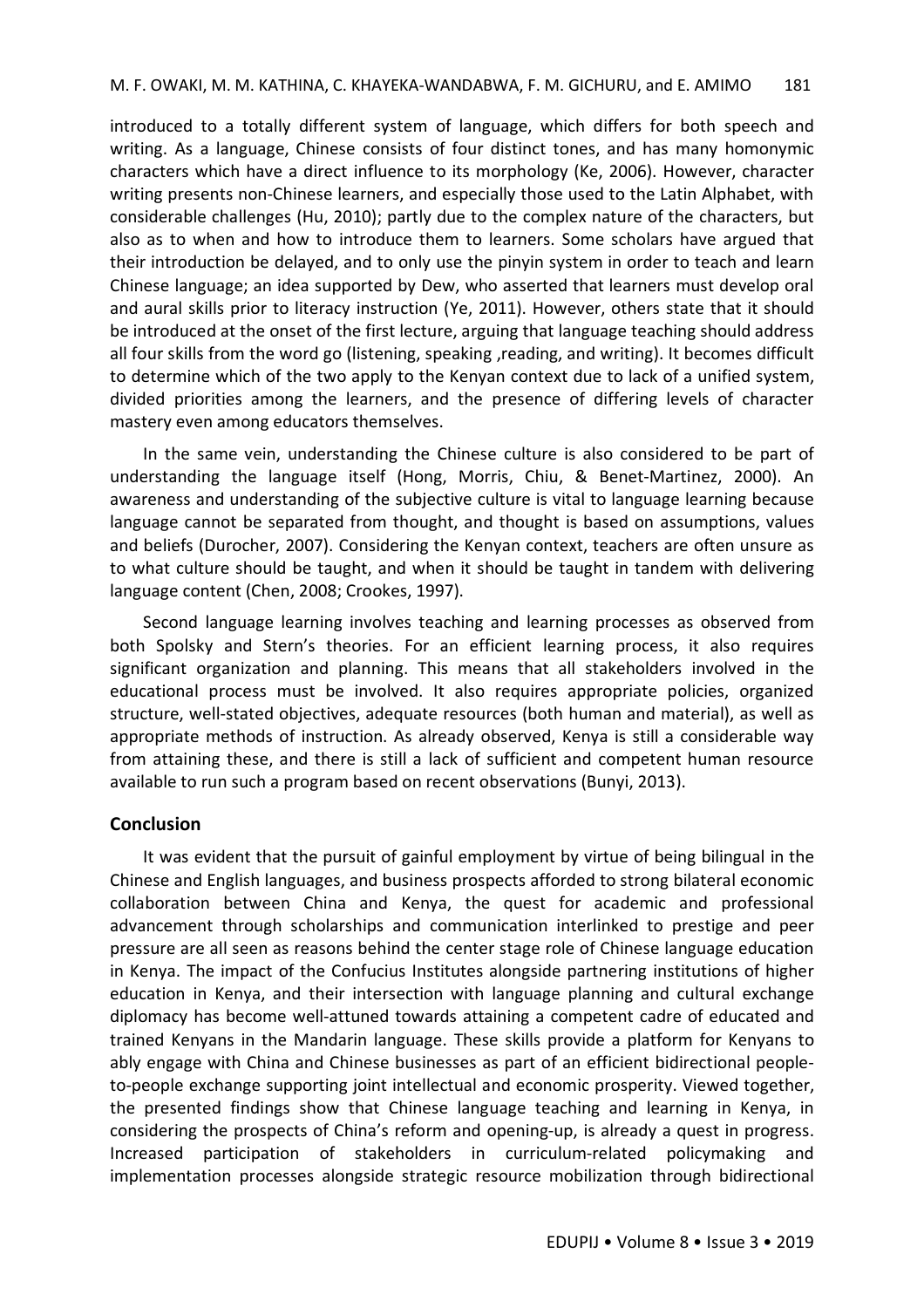Chinese and Kenyan exchanges hold promise for a better future. Resource mobilization with a focus on the efficient management of human capital, and the opportunities presented through such linkage will benefit both countries, and language graduates in particular. Therefore, language development in seen as a significant driving force in underpinning future bilateral Chinese-Kenyan relations and economic and cultural prosperity (Kathina et al., 2018).

## **Notes**

Corresponding author: METHODY FLORIAN OWAKI and CHRISTOPHER KHAYEKA-WANDABWA

## **References**

- Akhtaruzzaman, M., Berg, N., & Lien, D. (2017). Confucius Institutes and FDI flows from China to Africa. *China Economic Review, 44*, 241-252.
- Beech, H. (2001, August 20). The Ends of the Admiral's Universe: Zheng He's Fleet Went to Africa Seeking Exotic Treasures. The Chinese Still Do. *Time, 158*(7).
- Bunyi, G. W. (2013). The quest for quality education: the case of curriculum innovations in Kenya. *European Journal of Training and Development, 37*(7), 678-691.
- Castello, D. (2015). *First language acquisition and classroom language learning: Similarities and differences*. Master's course module assignment. Birmingham, United Kingdom: ELAL College of Arts & Law. Retrieved from https://www.birmingham.ac.uk/Documents/collegeartslaw/cels/essays/secondlanguage/First-Language-Acquisition-and-Classroom-Language-Learning-Similarities-and-Differences.pdf
- Chen, S. (2008). Issues in the teaching of culture in Chinese language education. In P. Duff & P. Lester (Eds.), *Issues in Chinese language education and teacher development* (pp. 79-88). Canada: University of British Columbia.
- Chun, Z. (2013). The Sino-Africa relationship: Toward a new strategic partnership. In U. Durand-Ochoa & N. Kitchen (Eds.), *Emerging Powers in Africa* (pp. 10-18). London, United Kingdom: London School of Economics.
- Chún, Z., & Thunø, M. (2014). Editor's Notes. In Z. Chún & M. Thunø (Eds.), *Chinese as Foreign Language (CFL) Teachers and Teaching: Theory and Practice. Proceedings of the 2nd International Symposium on CFL Teachers and Teaching* (pp. i-iv). Aarhus, Denmark: Aarhus University.
- Constitution of Kenya. (2010).
- Crookes, G. (1997). What influences what and how second and foreign language teachers teach? *The Modern Language Journal, 81*(1), 67-79.
- Durocher, D. O., Jr. (2007). Teaching sensitivity to cultural difference in the first-year foreign language classroom. *Foreign Language Annals, 40*(1), 143-160.
- Ellis, R. (1989). *Understanding second language acquisition* (Vol. 31). Oxford, United Kingdom: Oxford University.
- Ellis, R., & Ellis, R. R. (1994). *The study of second language acquisition.* Oxford, United Kingdom: Oxford University.
- Fourie, E. (2013). *New Maps for Africa? Contextualising the 'Chinese Model' within Ethiopian and Kenyan Paradigms of Development.* Trento, Italy: University of Trento.
- Gadzala, A. (2009). Survival of the fittest? Kenya's jua kali and Chinese businesses. *Journal of Eastern African Studies, 3*(2), 202-220.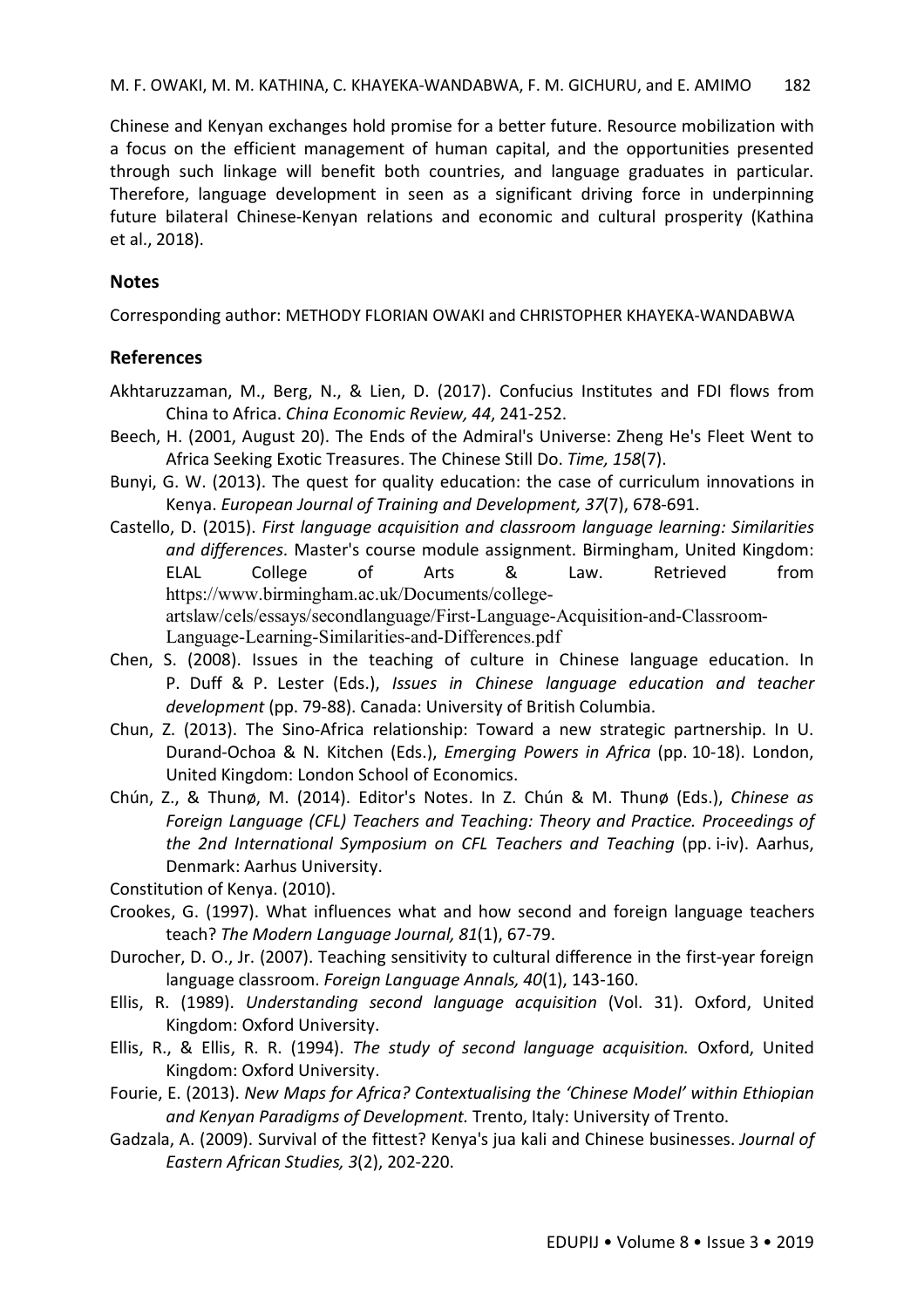- Hanauer, L., & Morris, L. J. (2014a). *China in Africa: Implications of a deepening relationship*. Santa Monica, CA: RAND Corporation.
- Hanauer, L., & Morris, L. J. (2014b). *Chinese engagement in Africa: Drivers, reactions, and implications for US policy.* Santa Monica, CA: Rand Corporation.
- Hartig, F. (2012). Confucius Institutes and the rise of China. *Journal of Chinese Political Science, 17*(1), 53-76.
- Haugen, H. Ø. (2013). China's recruitment of African university students: policy efficacy and unintended outcomes. *Globalisation, Societies and Education, 11*(3), 315-334.
- Heine, B., & Nurse, D. (Eds.). (2000). *African languages: An introduction.* Cambridge, United Kingdom: Cambridge University Press.
- Hong, Y.-Y., Morris, M. W., Chiu, C.-Y., & Benet-Martinez, V. (2000). Multicultural minds: A dynamic constructivist approach to culture and cognition. *American Psychologist, 55*(7), 709-720.
- Hu, B. (2010). The challenges of Chinese: A preliminary study of UK learners' perceptions of difficulty. *Language Learning Journal, 38*(1), 99-118.
- Jing-Schmidt, Z., & Peng, X. (2018). Linguistic theories and teaching Chinese as a second language. In C. Ke (Ed.), *The Routledge Handbook of Chinese Second Language Acquisition* (pp. 63-81). London, United Kingdom: Routledge.
- Kamoche, K., & Siebers, L. Q. (2015). Chinese management practices in Kenya: toward a post-colonial critique. *The International Journal of Human Resource Management, 26*(21), 2718-2743.
- Kaplinsky, R., McCormick, D., & Morris, M. (2007). *The impact of China on sub-Saharan Africa. Working Paper 291.* Brighton, Sussex: University of Sussex, Institute of Development Studies.
- Kathina, M. M., Khayeka-Wandabwa, C., Muchiri, G. W., Wamalwa, S., Gichuru, F. M., Marinda, P., & Tambo, E. (2018). *Leveraging Bi-directional Language Exchange Programs in Forum on China–Africa Cooperation for Enhanced Economic Cooperation, Research and Development: Perspective*. Beijing, China: Peking University (PKU) Africa Think Tank.
- Ke, J. (2006). A cross-linguistic quantitative study of homophony. *Journal of Quantitative Linguistics, 13*(01), 129-159.
- King, K. (2010). China's cooperation in education and training with Kenya: A different model? *International Journal of Educational Development, 30*(5), 488-496.
- Klein, W. (1986). *Second language acquisition*. Cambridge, United Kingdom: Cambridge University Press.
- Li, D., & Cheng, M. (2009). *A practical Chinese grammar for foreigners = Waiguoren shiyong hanyu yufa*. Beijing, China: Sinolingua.
- Liddicoat, A. J., & Curnow, T. J. (2014). Students' home languages and the struggle for space in the curriculum. *International Journal of Multilingualism, 11*(3), 273-288.
- Lo, J. T.-Y., & Pan, S. (2016). Confucius Institutes and China's soft power: practices and paradoxes. *Compare: A Journal of Comparative and International Education, 46*(4), 512-532.
- Manji, F., & Marks, S. (Eds.). (2007). *African perspectives on China in Africa*. Cape Town, South Africa: Fahamu.
- Mbaabu, I. (1996). *Language Policy in East Africa: A dependency theory perspective*. Nairobi, Kenya: Educational Research and Publications.